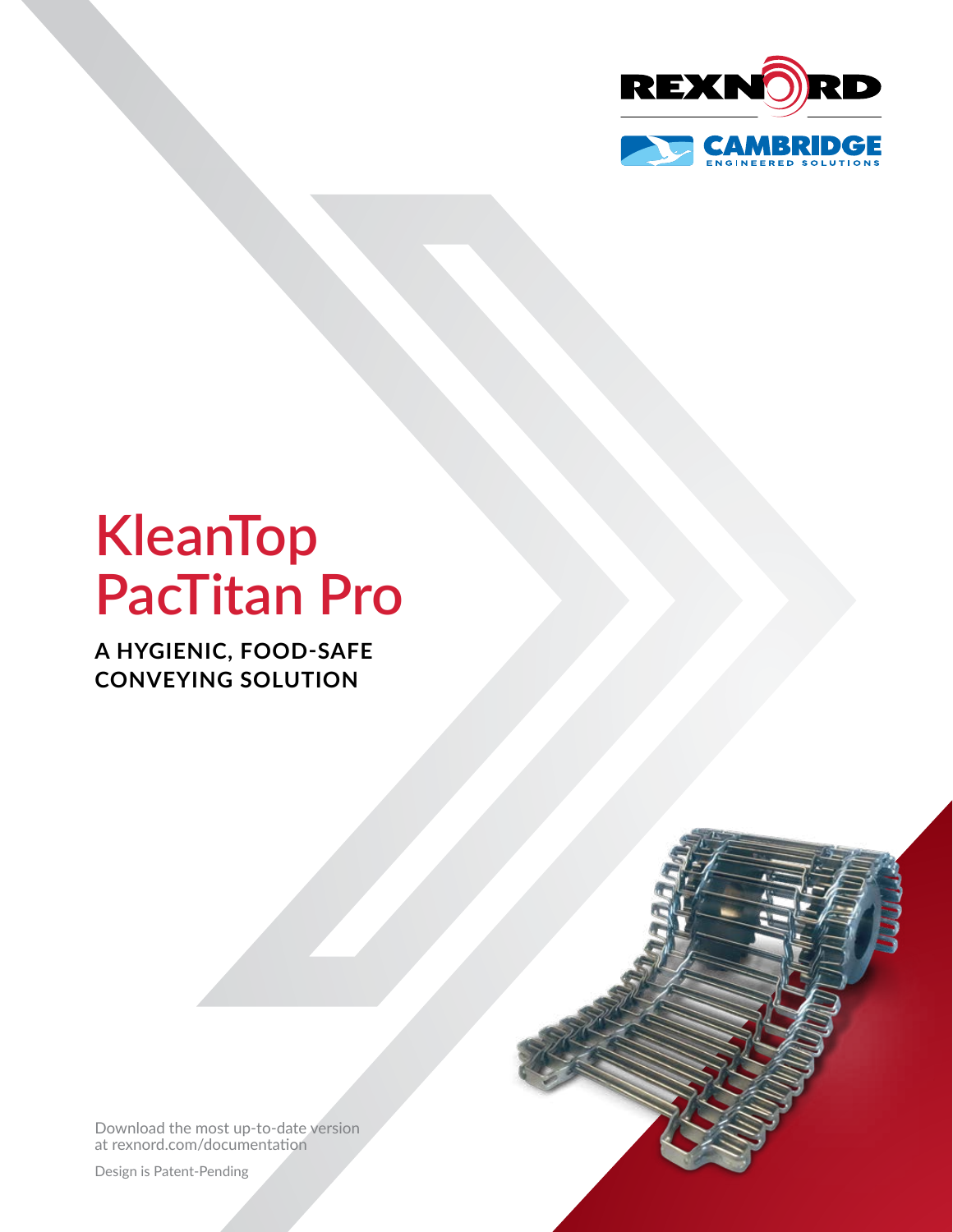# KleanTop PacTitan Pro Belt

### An Advanced Conveying Solution for the Toughest Food Processing Applications

The KleanTop® PacTitan Pro™ features cutting-edge, patent-pending conveyor belt design and is built to meet the unique needs of food processing industries, including small product handling, tight transfers, and harsh applications. With a proven extended service life of up to six times longer than the average metal conveyor belt available, the KleanTop PacTitan Pro lowers the risk of unplanned downtime and improves food and employee safety.

### Groundbreaking Belt Design

- Proven to last up to 6 times longer than any other metal belt used in similar applications
- Belt design eliminates common causes of belt failure in food processing
- Short-pitch belt handles delicate, small products and tight transfers.
- Fully hinged to backbend over conveyor rollers instead of flexing—eliminating component fatigue and breakage
- Easy-to-splice design allows for fast installation and maintenance
- Reusable rods can be used for splicing, eliminating the need for extra splice rod stock
- Safe, smooth belt edge protects line workers and decreases product damage, with no raw ends or catchpoints during operation
- Engineered design ensures picket fracture which reduces likelihood of causing product contamination.

### Significantly Reduces Risk of Product Contamination Due to Belt Damage

- In certain conveying belts, damaged components can fracture and separate, causing product contamination, loss, and even recall.
- The KleanTop PacTitan Pro rod slots keep broken pickets intact. The broken section is easily repaired or replaced without the risk of splintered metal. In testing, under higher-than-normal belt tension, the pickets fail before the rods break. This design feature ensures that if the belt does fail, it's unlikely to result in product contamination due to metal breakage.

### Improved Belt Durability and Production Savings

- Tests done in battering applications have helped optimize usage of batter and breading leading to overall cost savings.
- In fryer applications, the ploughing effect of the flat wire design results in a more efficient usage of oil, leaving it cleaner for re-usage.

### Key Food Processing Industries

Meat and Poultry Frozen Food Bakery and Snack Fruit and Vegetable

### Applications

Battering Breading Glazing Drying Frying

### Product Benefits

- Offers Improved Belt Life
- Reduces Maintenance Time and Cost
- Improves Production Line Uptime
- Minimizes Product Contamination Risk
- Helps Decrease Stock Room Inventory

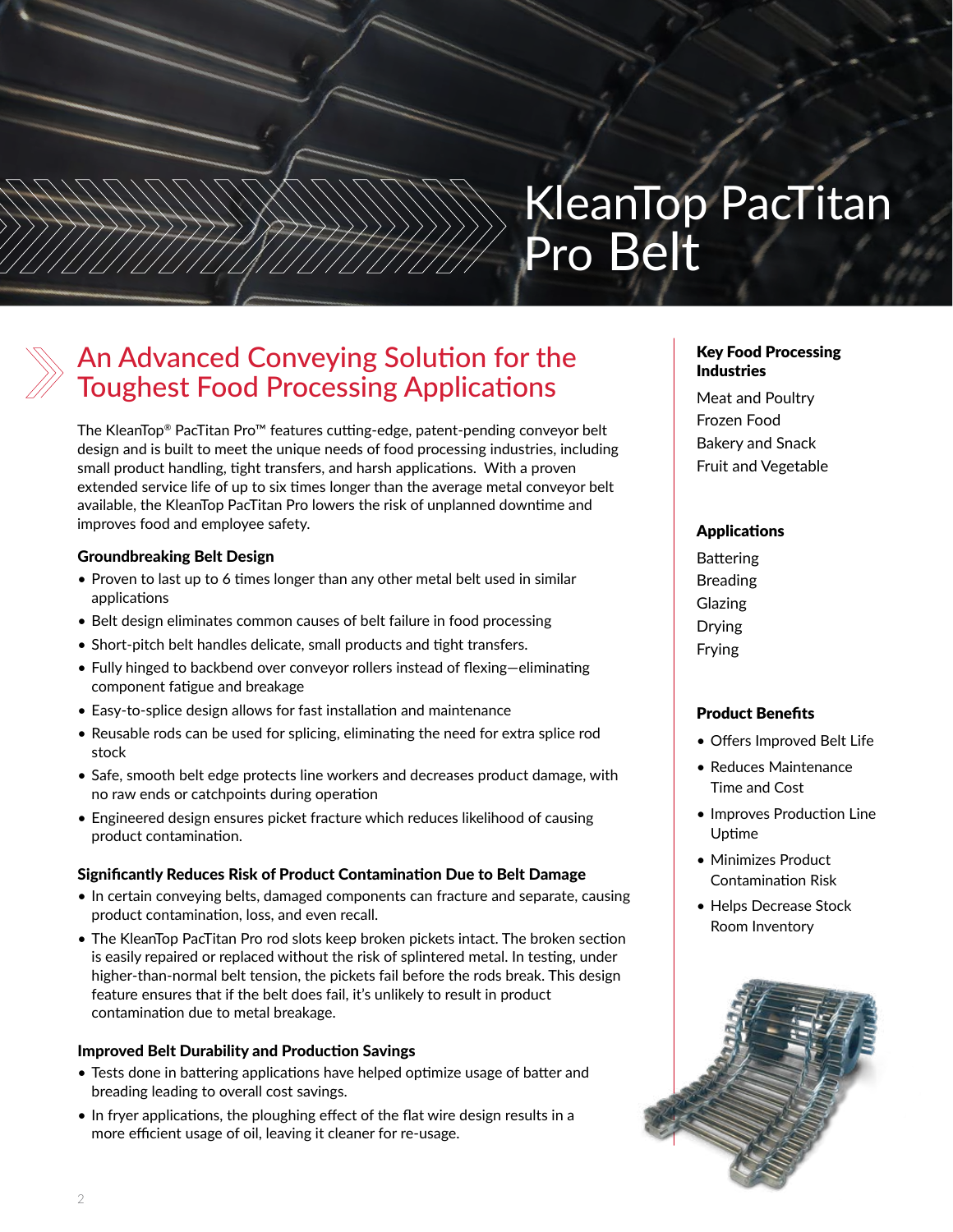### KleanTop PacTitan Pro in Multiple Applications

The KleanTop PacTitan Pro was tested at a major further processing facility. Their breading, battering, frying, and glazing equipment used a competitor's standard metal belt that had repetitive weekly and bi-weekly failures, causing ongoing shutdowns and high maintenance costs.

KleanTop PacTitan Pro was installed and tested for 6 months without failures under high tension and harsh settings. It lasted 12 times longer than the previous metal belt solution.

The durability of KleanTop PacTitan Pro helped reduce maintenance time and costs, and mitigated risk of food contamination due to its durable design and resistance to component breakage.



### KleanTop PacTitan Pro Belts Portfolio — Standard Widths

| <b>Material</b> | <b>Material</b><br><b>Description</b> | <b>Width</b><br>(in) | 2nd<br><b>Count</b> | <b>Drive</b><br>Lanes | Edge<br><b>Pattern</b> | <b>Infill</b><br><b>Pattern</b> | Edge<br><b>Treatment</b> |
|-----------------|---------------------------------------|----------------------|---------------------|-----------------------|------------------------|---------------------------------|--------------------------|
| 10781173        | T304-4 PTP-4-28-2-1-1-II              | 4                    | 28                  | 2                     |                        |                                 | Interlocking Edge        |
| 10780513        | T304-34 PTP-34-28-6-3-3-IL            | 34                   | 28                  | 6                     | 3                      | 3                               | Interlocking Edge        |
| 10778602        | T304-38 PTP-38-28-6-3-3-IL            | 38                   | 28                  | 6                     | 3                      | 3                               | Interlocking Edge        |
| 10781172        | T304-40 PTP-40-28-7-3-3-IL            | 40                   | 28                  |                       | 3                      | 3                               | Interlocking Edge        |
| 10786997        | T304-42 PTP-42-28-8-3-3-IL            | 42                   | 28                  | 8                     | 3                      | 3                               | Interlocking Edge        |
| 10793800        | T304-44 PTP-44-28-8-3-3-IL            | 44                   | 28                  | 8                     | 3                      | 3                               | Interlocking Edge        |

**Additional widths available.** *Contact your local Rexnord specialist for more information.*

| <b>Material</b> | <b>Material</b><br><b>Description</b> | Nr<br>Teeth | <b>Nominal</b><br>OD (in) | <b>Bore</b><br>"А" | <b>Hub</b><br>"B" | <b>Hub</b><br>Width<br>$^{\prime\prime}$ C" | <b>Hub</b><br>Width<br>"D" | <b>Sprocket</b><br>Key<br>$^uE^v$ | <b>Nr Set</b><br><b>Screws</b><br>"F" | <b>Material</b> |
|-----------------|---------------------------------------|-------------|---------------------------|--------------------|-------------------|---------------------------------------------|----------------------------|-----------------------------------|---------------------------------------|-----------------|
| 10786896        | SKPTP-T303 12T-0.625-N-1              | 12          | 1.85                      | 0.625              | 1.291             | 0.75                                        | $\Omega$                   | N                                 | $\mathbf{1}$                          | SS              |
| 10781169        | SKPTP-T303 13T-1.00-K-1               | 13          | 1.99                      | $\mathbf{1}$       | 1.431             | 0.313                                       | 0.313                      | 0.25                              | $\mathbf{1}$                          | <b>SS</b>       |
| 10786899        | SKPTP-T303 14-0.75-N-1                | 14          | 2.13                      | 0.75               | 1.57              | 0.313                                       | 0.313                      | N                                 | 1                                     | <b>SS</b>       |
| 10795200        | SKPTP-T303 15T-1.25-K-2               | 15          | 2.27                      | 1.25               | 1.708             | 0.313                                       | 0.313                      | 0.25                              | 1                                     | <b>SS</b>       |
| 10786897        | SKPTP-T303 17T-1.00-N-1               | 17          | 2.55                      | $\mathbf{1}$       | 1.985             | 0.313                                       | 0.313                      | N                                 | $\mathbf{1}$                          | <b>SS</b>       |
| 10781168        | SKPTP-T303 17T-1.00-K-2               | 17          | 2.55                      | $\mathbf{1}$       | 1.985             | 0.313                                       | 0.313                      | 0.25                              | 2                                     | <b>SS</b>       |
| 10786898        | SKPTP-T303 17T-1.25-N-1               | 17          | 2.55                      | 1.25               | 1.985             | 0.313                                       | 0.313                      | N                                 | $\mathbf{1}$                          | <b>SS</b>       |
| 10781170        | SKPTP-T303 20T-1.25-K-2               | 20          | 2.96                      | 1.25               | 2.399             | 0.313                                       | 0.313                      | 0.25                              | 2                                     | <b>SS</b>       |
| 10795664        | SKPTP-T303 20T-1.437-K-2              | 20          | 2.96                      | 1.438              | 2.399             | 0.313                                       | 0.313                      | 0.375                             | 2                                     | SS              |
| 10777756        | SKPTP-T303 21T-1.50-K-2               | 21          | 3.1                       | 1.5                | 2.536             | 0.313                                       | 0.313                      | 0.25                              | 2                                     | <b>SS</b>       |
| 10792527        | SKPTP-T303 41HT-1.25-K-2              | 41HT        | 5.99                      | 1.25               | 4                 | 0.313                                       | 0.313                      | 0.25                              | 2                                     | SS              |

### KleanTop PacTitan Pro Sprockets Portfolio

To learn more about the KleanTop PacTitan Pro, contact our Application Engineering team by emailing [sales@cambridge-es.com](mailto:sales%40cambridge-es.com?subject=KleanTop%20PacTitan%20Pro) or visit [rexnord.com](http://www.rexnord.com).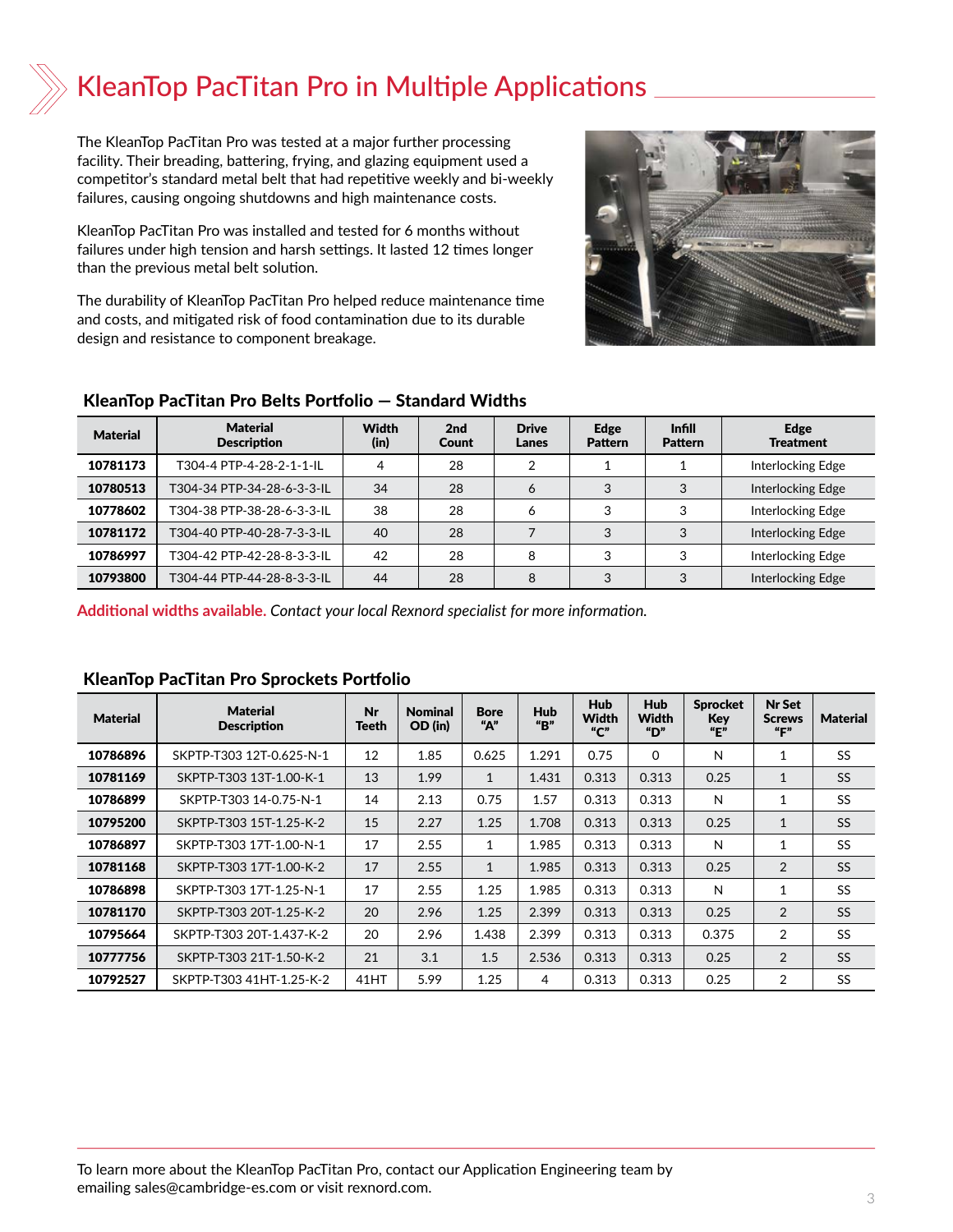# KleanTop PacTitan Pro Installation Recommendations



### Belt Direction





The correct direction of travel (DOT) is critical during the installation of the KleanTop PacTitan Pro. Installation error can result in damage and premature wear to the belt and sprockets. See sketch of belt section for proper direction of travel (DOT).

*View KleanTop PacTitan Pro Belt Engineering Manual on [rexnord.com](http://www.rexnord.com) for further technical information*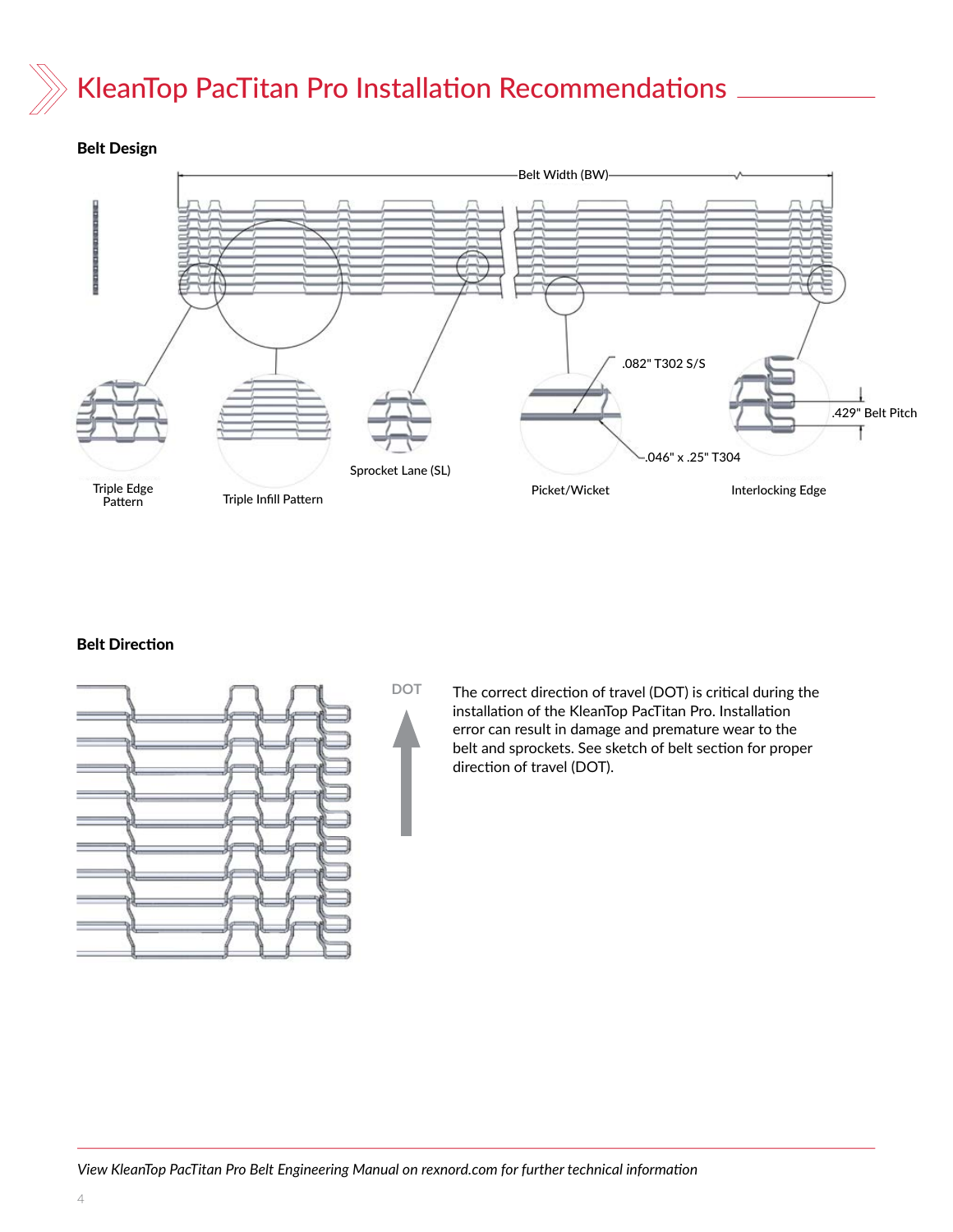### Sprocket Location & Belt Engagement



The sprockets of the KleanTop PacTitan Pro should engage the belt within the narrower drive lane openings. The sprocket teeth should directly contact the rod surface within the openings (not the flat of the picket). The main engagement between the sprocket and belt edges is at the third opening in the picket, not to include the rectangular opening where the end of the rod is retained.

|    |  |  | - |  |
|----|--|--|---|--|
|    |  |  |   |  |
|    |  |  |   |  |
|    |  |  |   |  |
| ⇁  |  |  |   |  |
|    |  |  |   |  |
|    |  |  |   |  |
| __ |  |  |   |  |
| __ |  |  |   |  |
|    |  |  |   |  |

**DOT**

Under certain conditions, it may be desirable or advantageous to place additional sprockets at the extreme outer belt openings. This placement should only be used for heavily loaded application conditions or as recommended by our Application Engineering team.

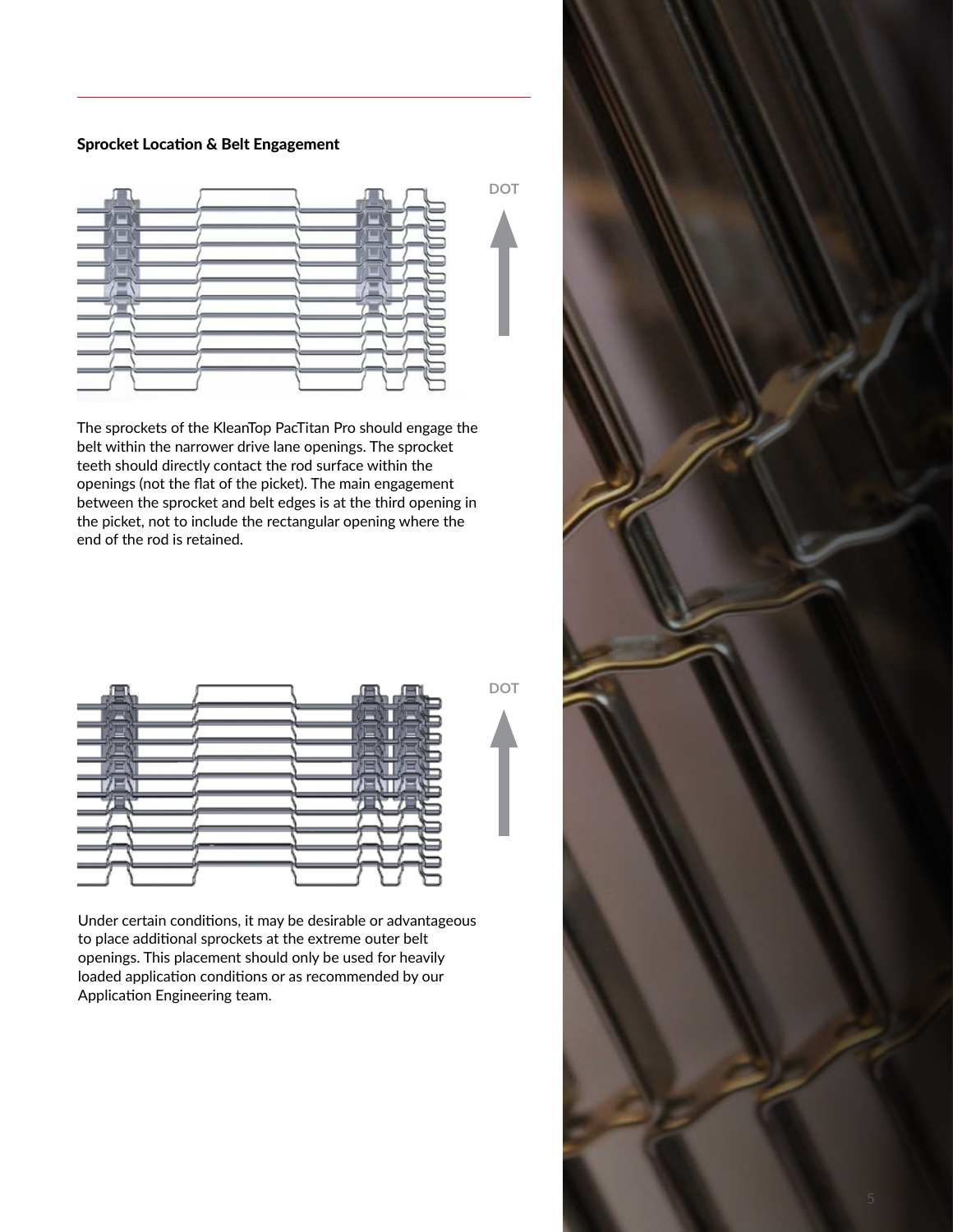

6

KleanTop PacTitan Pro — Proven to last up to 6 times longer than the average metal conveyor belt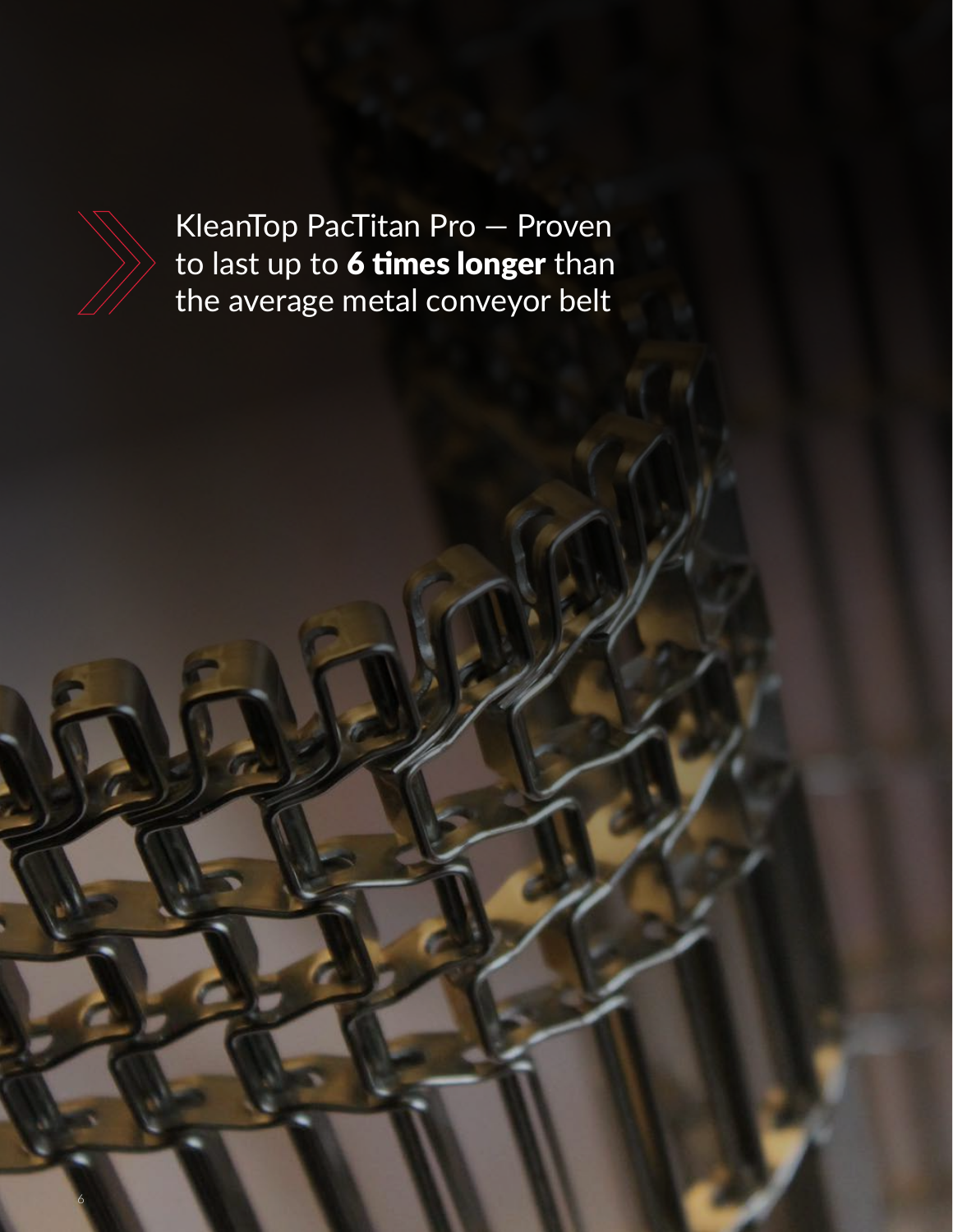### KleanTop PacTitan Pro Full Design Specifications

- Belt pitch: 0.429"
- Belt thickness: 0.25"
- Belt strip thickness: 0.046"
- Belt strip material: T304 stainless steel
- Belt rod diameter: 0.082"
- Rod length: Nominal belt width 3/16"
- Belt rod material: T302 stainless steel
- Minimum belt width: 3"
- Maximum belt width: 60"
- Nominal belt weight: 1.8 lbs./sq. ft.
- Standard belt width increment:  $1 -$  other belt width increments available upon request
- Maximum working load: 150 lbs./ft. of belt width
- Maximum belt speed: 120 FPM
- Belt  $-$  % open area:  $65%$
- Rod retention: Offset hole alignment between picket hinge openings and slot in outer edge opening, which blocks the rod from exiting the belt on both edges. Offset in alignment is 0.13" or approx. 1.75 times the rod diameter.
- Width of outer edge opening for rod retention: 0.48"
- Belt pattern: Standard  $-$  Drive lane pattern with triple-infill openings, 3 openings on edges, minimum drive lane spacing: 3", maximum recommended drive lane spacing: 8", 3 openings plus rod retention on one edge = 2" of belt width, width of drive lane: 0.4".
- Belt pattern: Custom Drive lane pattern with single-infill, single openings on edges, minimum drive lane spacing: 0.8", maximum recommended drive lane spacing: 4", 1 opening on one edge plus rod retention opening = 1-1/8", width of drive lane: 0.4"
- Splice rods: None any rod within the belt can be removed and reinstalled to separate and reconnect the belt endless.
- Available standard sprocket sizes: 12T, 13T, 15T, 17T, 20T, 21T, 41T, all single row of teeth, tooth width = 0.25", standard overall hub width: 0.88" – "C" style (hub on both sides)
- Available sprocket bores: 0.5" to 1.5", 12mm to 40mm
- Available motorized roller sprocket sizes: 47T single row of teeth, tooth width = 0.25"
- Sprocket material: T303 stainless steel
- Additional available accessories: None
- Minimum nose bar/nose roller diameter: 0.75"
- Minimum recommended roller diameter: 1"
- Maximum recommended support spacing: 6" center to center
- Recommended support bed pattern: Solid bed, herringbone rails, or parallel rails